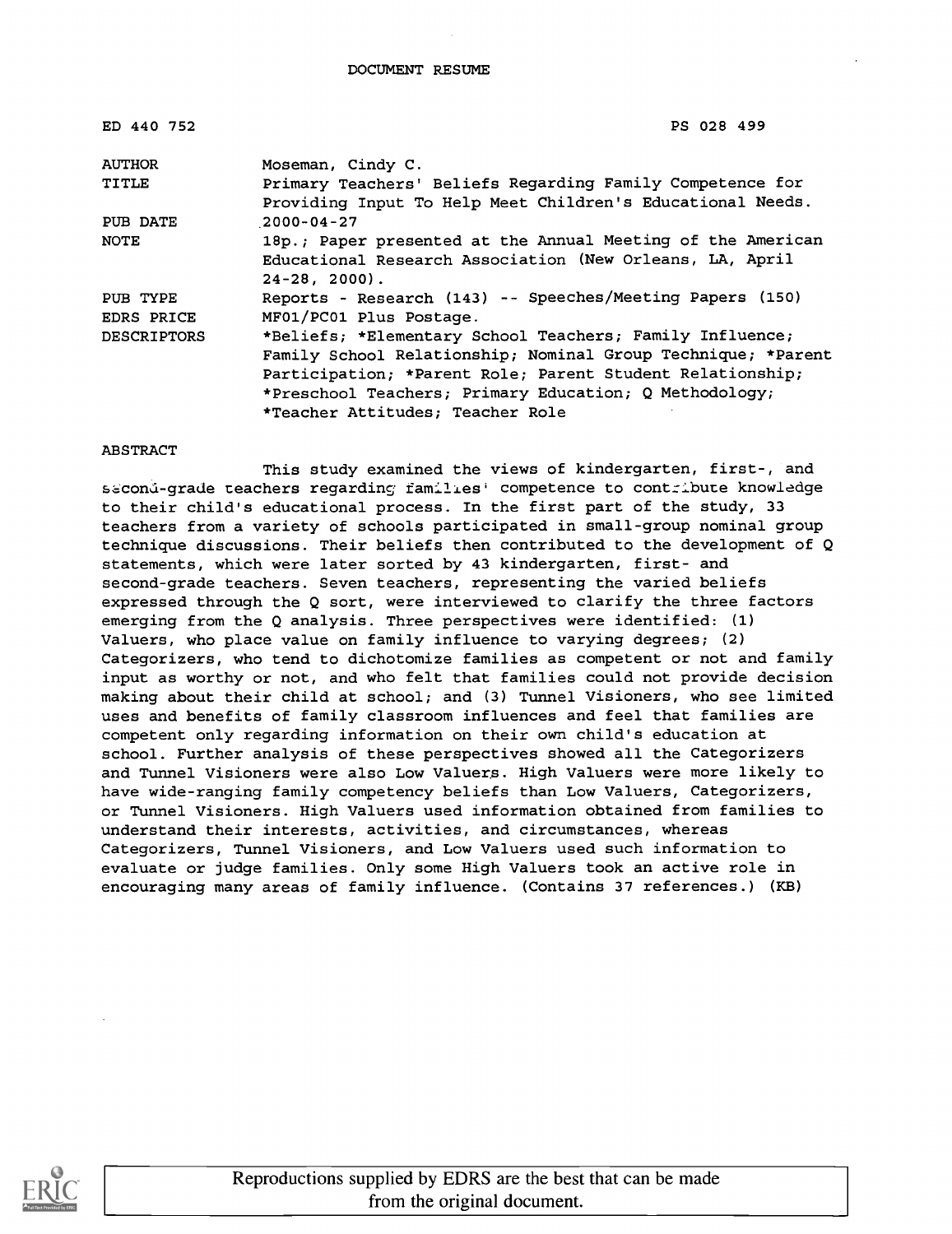U.S. DEPARTMENT OF EDUCATION Office of Educational Research and Improvement EDUCATIONAL RESOURCES INFORMATION CENTER (ERIC) This document has been reproduced as received from the person or organization originating it.

Minor changes have been made to improve reproduction quality.

the contract of the Points of view or opinions stated in this<br>  $\overline{C}$ document to not necessarity to<br>official OERI position or policy.

### PRIMARY TEACHERS' BELIEFS REGARDING FAMILY COMPETENCE FOR PROVIDING INPUT TO HELP MEET CHILDREN'S EDUCATIONAL NEEDS

A paper presented at the American Educational Research Association Annual Conference in New Orleans, Louisiana on April 27, 2000

PERMISSION TO REPRODUCE AND DISSEMINATE THIS MATERIAL HAS BEEN GRANTED BY <u>I Ioseman</u>

TO THE EDUCATIONAL RESOURCES INFORMATION CENTER (ERIC)

by

 $1$ 

Cindy C. Moseman, Ph.D., CFLE Ashland University Ashland, OH 44805 419-289-5293 cmoseman@ashland.edu

Copyright Cindy C. Moseman, 1999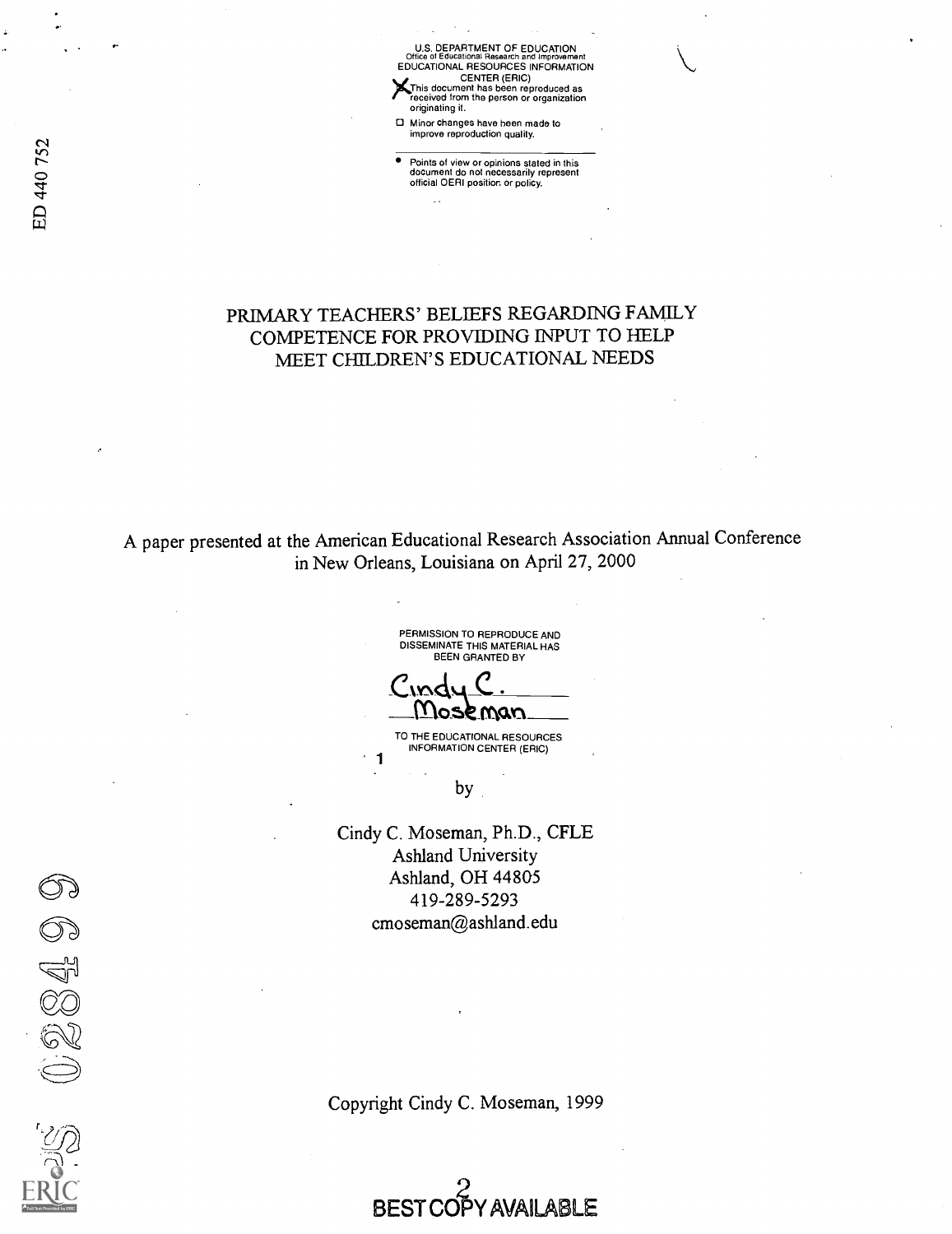## Primary Teachers' Beliefs Regarding Family Competence for Providing Input to Help Meet Children's Educational Needs

#### Background/Purpose of the Study

Collaborative, equal partnerships between families and schools have been emphasized in early childhood reform efforts (Bredekamp & Copple, 1997; Burton, 1992b; National Association of State Boards of Education, 1988, 1991; Powell, 1994; Swan & Morgan, 1993; Swick, 1991; Walter, 1995). Research has most often viewed the partnership from the perspective of what families and children can learn or ways they can benefit from closer involvement with the school (Beane, 1990; Davies, 1996; Eccles & Harold, 1996; Epstein, 1995; Henderson, 1987; Henderson & Berla, 1994; Hughes, Burgess, & Moxon, 1991; O'Brien, 1993; Swap, 1993). The complementary viewpoint that schools can also learn and benefit from partnerships with families has been explored less often.

Current research has specified families as partners, yet early childhood teachers have often expected "participative parent involvement" from families (Burton, 1992a; Chavkin, 1993; Davies, 1993; Parr, McNaughton, Timperley, & Robinson, 1991). This involvement has included such behaviors as attending conferences, fund raising for the school, and helping with homework. The role of families has typically been seen as supporting the values and agendas of the school (Burton, 1992a; Lareau, 1989; Powell & Stremmel, 1987). Teachers often have had implicit standards for parent involvement such as parents should be positive, deferential, supportive, and respond to teacher requests for help (Lareau, 1989, 1994). Although most early childhood teachers have agreed that parents should be involved in their child's schooling, teachers' beliefs regarding a bidirectional form of partnership, which includes school-to-home and home-to-school influences in the day-to-day routine of the classroom, have not been addressed.



1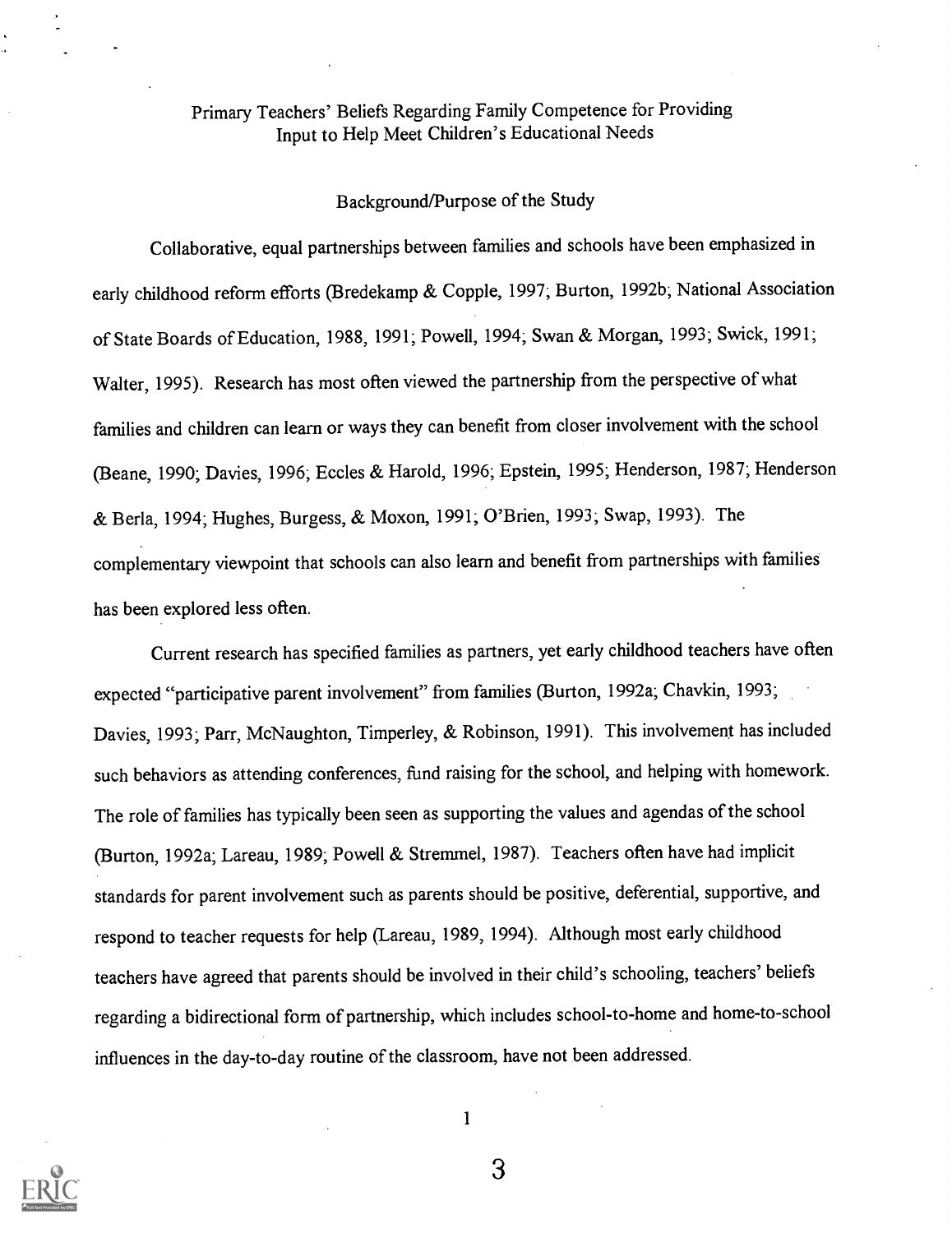To understand family-school partnerships from the teachers' perspective it is necessary to understand the beliefs with which they define their work with families (Nespor, 1987). Research has demonstrated that individuals' beliefs strongly affect their behavior (Pajares, 1992). Because teachers have interpreted current early childhood reform efforts toward family-school partnerships through the lens of their beliefs, current reform initiatives may not have always transferred to practice (Burton, 1992b; O'Brien, 1993). An understanding of teachers' beliefs regarding family collaboration in classroom decisions could contribute knowledge regarding how family expertise can be used as part of family-school partnerships.

The primary grades were viewed as particularly relevant for this study given that the relationship between the family and the school has been found to make a difference in how a child adjusts to school and how much the child benefits from school (Ramey & Ramey, 1994). Thus, given the importance of the early school years, the purpose of this study was to examine public school kindergarten-primary teachers' beliefs about families' competence to influence their classroom curriculum, instruction and interaction style.

#### Theoretical Perspectives

Bronfenbrenner (1979) developed a model for describing the child in the context of the larger environment. This model has been depicted as a set of concentric circles representing progressively more complex interrelated systems, each circle having bidirectional influence on the next. The first two circles or levels are relevant to this study. The first level is the microsystem. the settings a child inhabits, the people who are there, and the things they do together. Bronfenbrenner referred to the interrelations between multiple settings in which a child is involved as the mesosystem (i.e., the child who functions at home and at school). He has suggested that



2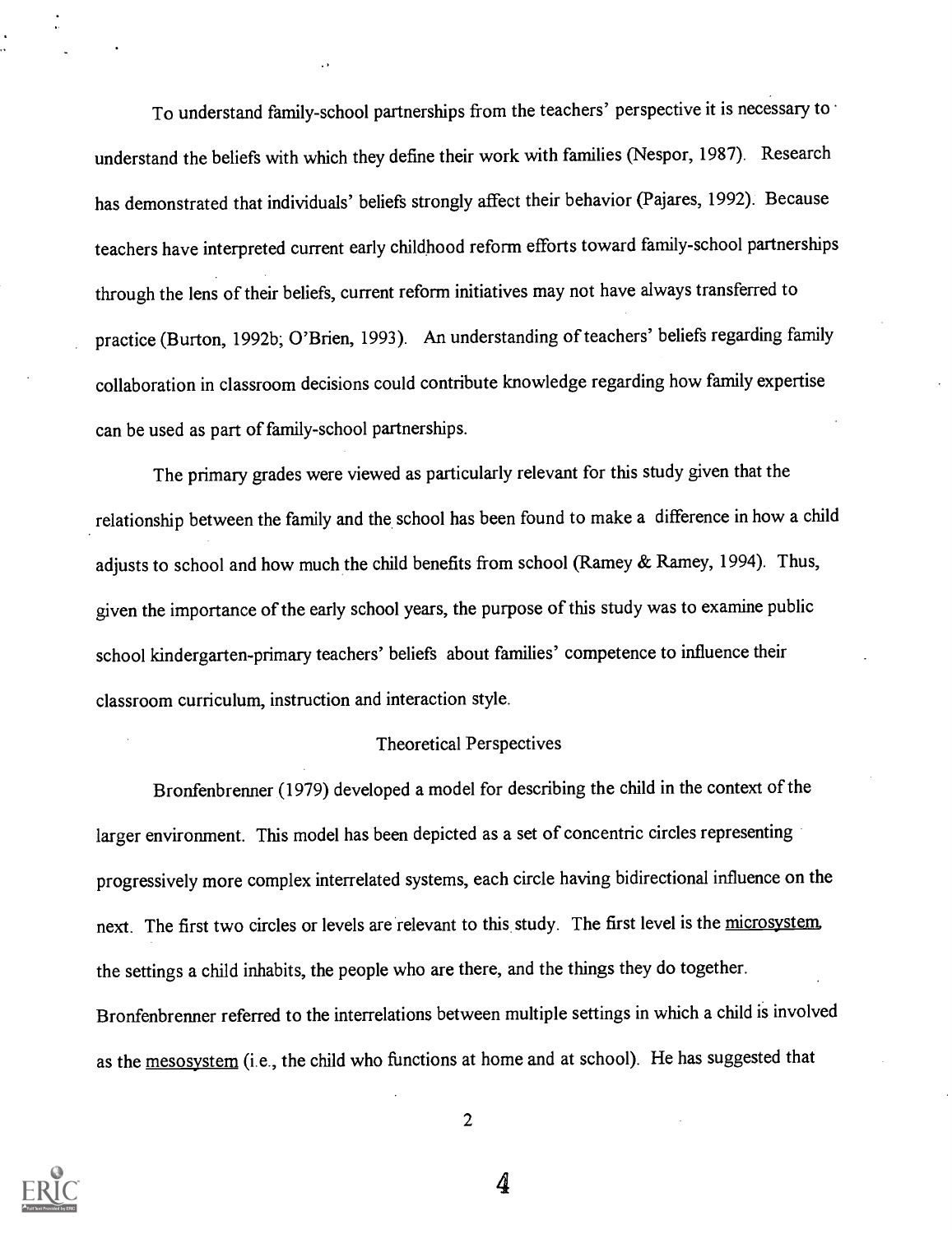since a young child is a member of a family as well as participating in a school setting, that the interconnections between these settings (mesosystem) affect the child's development.

Specifically, Bronfenbrenner (1979) proposed that development would be enhanced for children participating in home and school environments when (a) there were frequent two-way communications between family and school personnel; (b) valid information, advice, and experiences relevant to one setting were made available, on a continuing basis, to the other; (c) the mode of communication between settings was personal, for example, face-to-face rather than written; and (d) there were compatible role demands and goal consensus between settings. Bronfenbrenner's view of the family-school mesosystem supported sharing information from both the family to the school as well as the school to the family to enhance a child's development.

Epstein (1987) integrated and extended Bronfenbrenner's model to develop a model of overlapping spheres of influence of families and schools. This model has been shown pictorially as spheres that can be pushed together or pulled apart by practices and interpersonal forces in either the home or the school environments with the student at the center of the model. Three main forces affect the extent of overlap of the spheres (time, experiences in families, and experiences in schools). Time focuses on the age of the children involved, with greater overlap observed during the preschool and early elementary grades than at later ages even though families, schools, and communities share an interest in children all across the school years. The "maximum overlap" occurs when schools and families operate as true partners, but never have "total overlap" as both family and school maintain some functionsindependent of the other.

Epstein (1987) found most families and schools have separate spheres in infancy, increasing overlap during the preschool years and up to first grade, and decreasing overlap from



3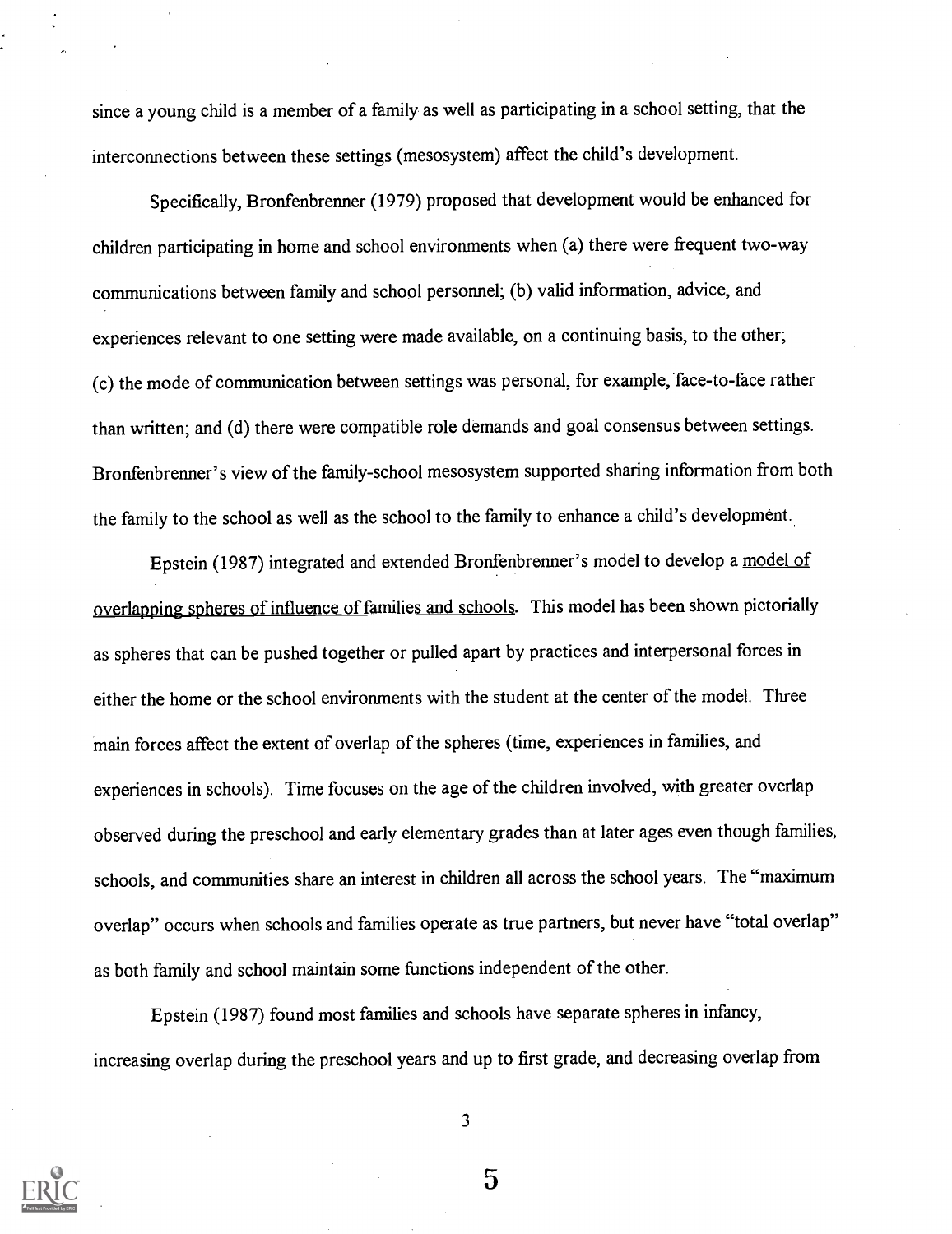Grades 2 or 3 on. Teachers play a critical role in the overlap of the spheres. Teachers who limit or reduce communications and collaborations reinforce boundaries between family and school, whereas teachers who increase communications between family and school build connections. Teachers who include the family in their child's education were rated higher by parents than other teachers on interpersonal and teaching skills (Epstein, 1987). Epstein found that parents, children and teachers benefitted when there was greater overlap in the spheres. Epstein's work suggests the need for families and schools to work as partners and to increase the overlap of the spheres. She also indicated that the preschool and primary years were the times most likely to find maximum overlap.

#### Design and Methodology

Q methodology was selected as the method for this study because it provides the systematic means to examine and reach understandings about individual's opinions (McKeown & Thomas, 1988). Teachers' beliefs might remain present but undetected, even to themselves, unless provided with some method, such as a Q sort, for making their beliefs explicit (Brown, 1986). This study began with the assumption that primary teachers were segmented in terms of their beliefs concerning family competence for input in the classroom. Q methodology was used to enable the researcher to compare the beliefs, discover what those varying segments were, and to locate consensus, if it existed, that might otherwise to unnoticed (Gargan & Brown, 1993).

Q methodology, in this study, employed both quantitative and qualitative research strategies in a mixed method design (Brown, 1996). Qualitative methods of the nominal group technique (NGT) were employed at the beginning with interviews used at the end of the study. The Q methodology quantitative methods included the participants' actual ranking of belief



4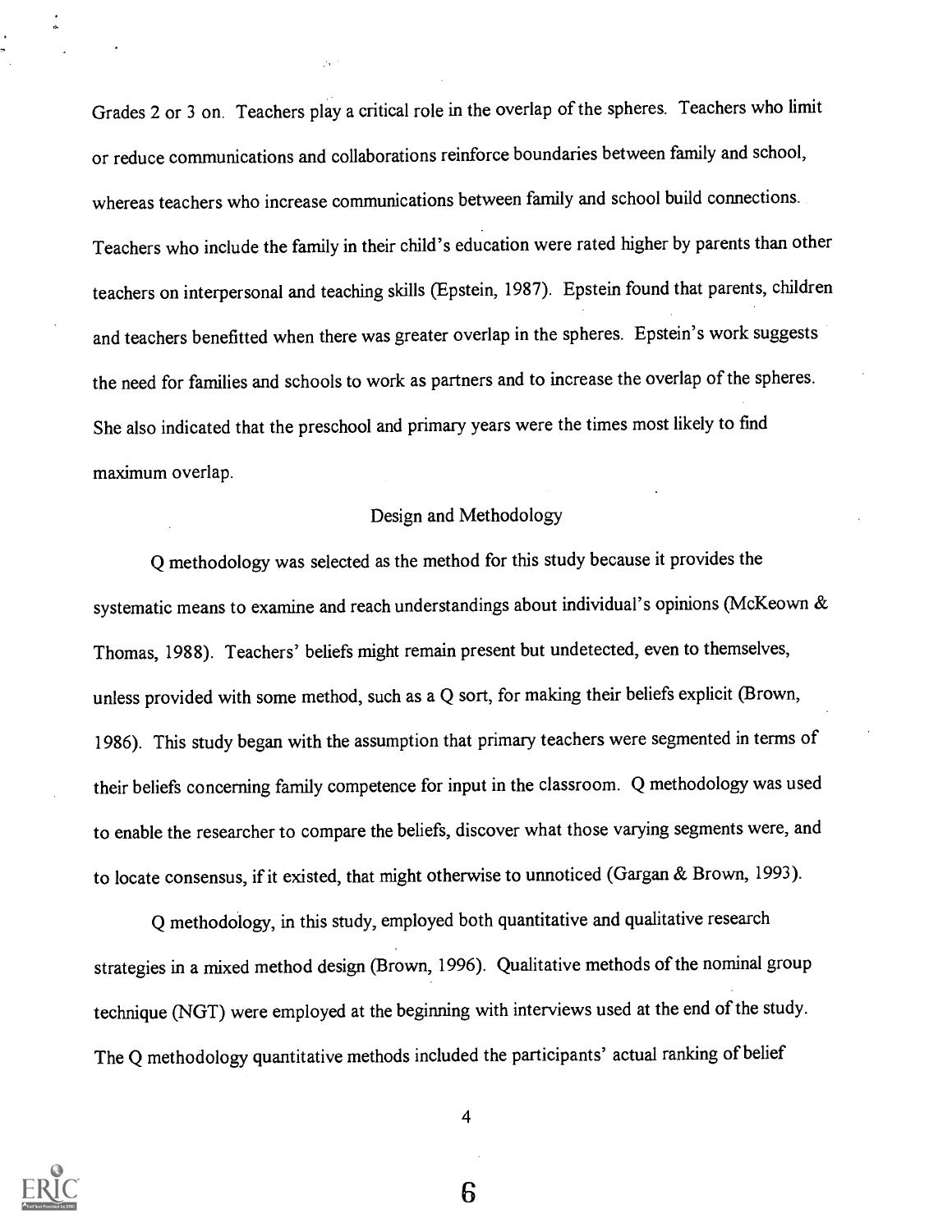statements from strongly agree to strongly disagree and the statistical correlations and factor analysis which led to the discovery of certain factors or "types" of opinions.

Using Q methodology (Brown, 1980, 1986, 1993; Stephenson, 1978), the beliefs and experiences of primary teachers regarding the competence of families to share knowledge concerning their child's educational process were explored. First, 33 teachers from a variety of schools in northeastern and central Ohio participated in small group nominal group technique (NGT) discussions (Delbecq & Van de Ven, 1991; Gargan & Brown, 1993; Kinsey & Kelly, 1989). Their beliefs, as well as teachers' beliefs cited in the literature, were used to develop a concourse for a Q sort. Second, the Q statements were sorted by 43 primary teachers. These sorts were analyzed using the QMethod program (Schmolck & Atkinson, 1997) and three factors emerged. Finally, seven of the teachers, representing the varied beliefs expressed through the Q sort, were interviewed. These interviews were conducted to further clarify the three factors.

Findings: Teachers' Beliefs About Family Competence

This study began with the research question, "Do kindergarten, first and second grade teachers view families as competent contributors of knowledge regarding their child's educational process?" There were three different perspectives found among primary teachers regarding this question. The first, and most common, perspective identified was that of Valuers. Within this perspective there were High, Moderate and Low Valuers. One difference among these Valuers was the extent to which they expressed positive regard for family influence and used the family influence they received. High Valuers expressed greater positive regard for, and multiple examples of, the use of family influence. Low Valuers expressed less positive regard for family influence and used less of it. This assessment was evident through a participant's high or low Factor A loadings.



5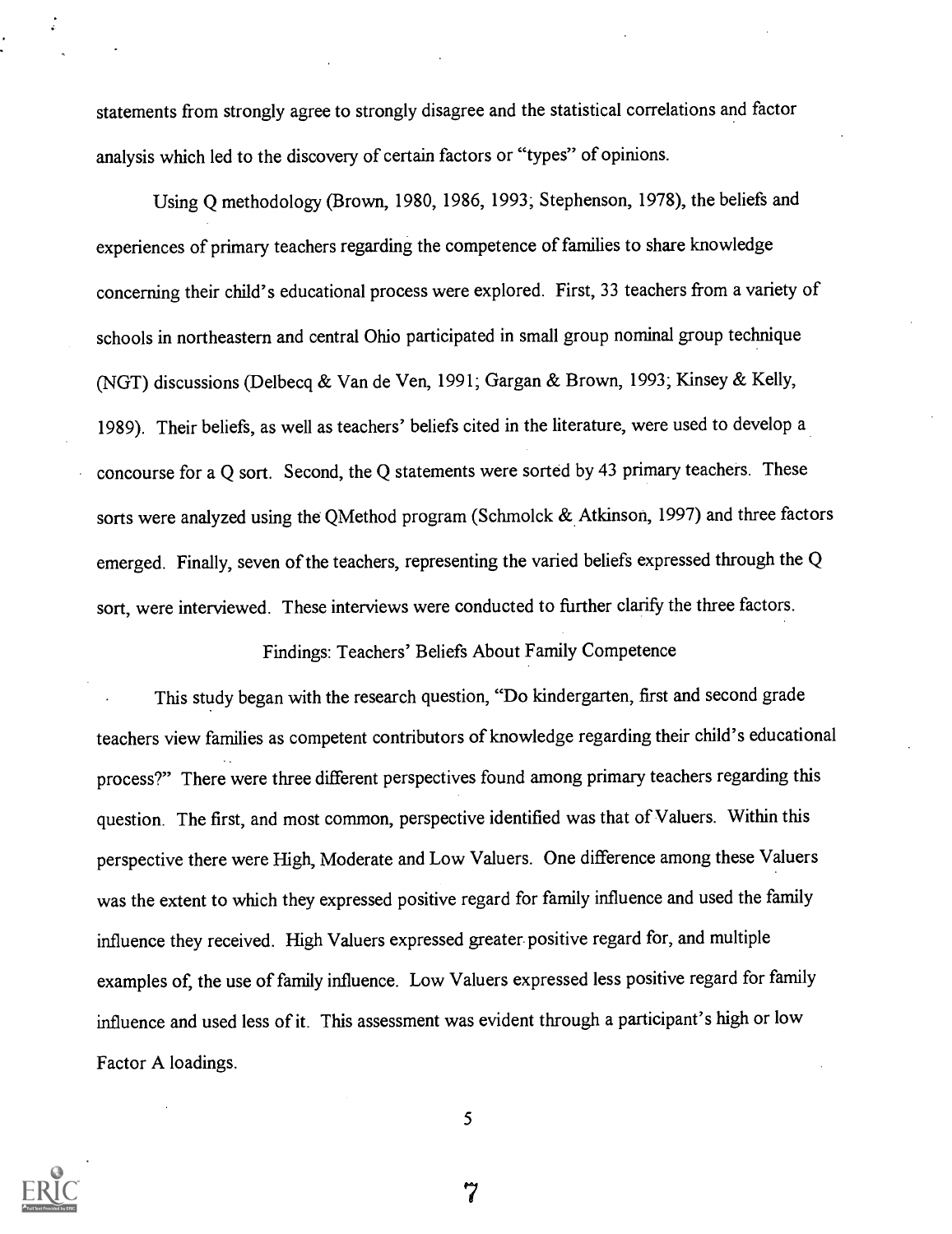The second difference among Valuers was the type of family influence they valued. This difference could not be evidenced as clearly through actual Factor A scores, but became apparent through the interviews. Factor A indicated that teachers valued families as an influence in the classroom, but not which types of influence were valued.

The second perspective identified was Categorizers. Teachers who scored significantly in Factor B categorized family input as worthy or not worthy and families as competent or not competent. Categorizers felt families were not competent to provide decision making about their child at school or decision making about the class.

The third perspective identified was Tunnel Visioners. Tunnel Visioners saw limited uses and benefits of family influences in the classroom. They did not feel information about the child at home or the child's family was relevant to their work. Tunnel Visioners felt families were competent only regarding information on their individual child's education at school. Teachers believed that families were not competent to provide any form of input on what took place with the class as a whole.

All Categorizers and Tunnel Visioners were also Low Valuers. They listened to family suggestions, but had doubts that the suggestions were worthwhile. Blended factors appeared more likely in teachers who were Low Valuers.

The participants in this study indicated that the home-to-school aspect of partnership was valued in certain areas more so than in others. All the teachers interviewed placed at least a minimal value on family influence in their classroom. High Valuers, although not guaranteed to believe in most or all of the types of influence listed in Table 1, appeared more likely to have these wide-ranging family competency beliefs than Low Valuers, Categorizers, or Tunnel Visioners.



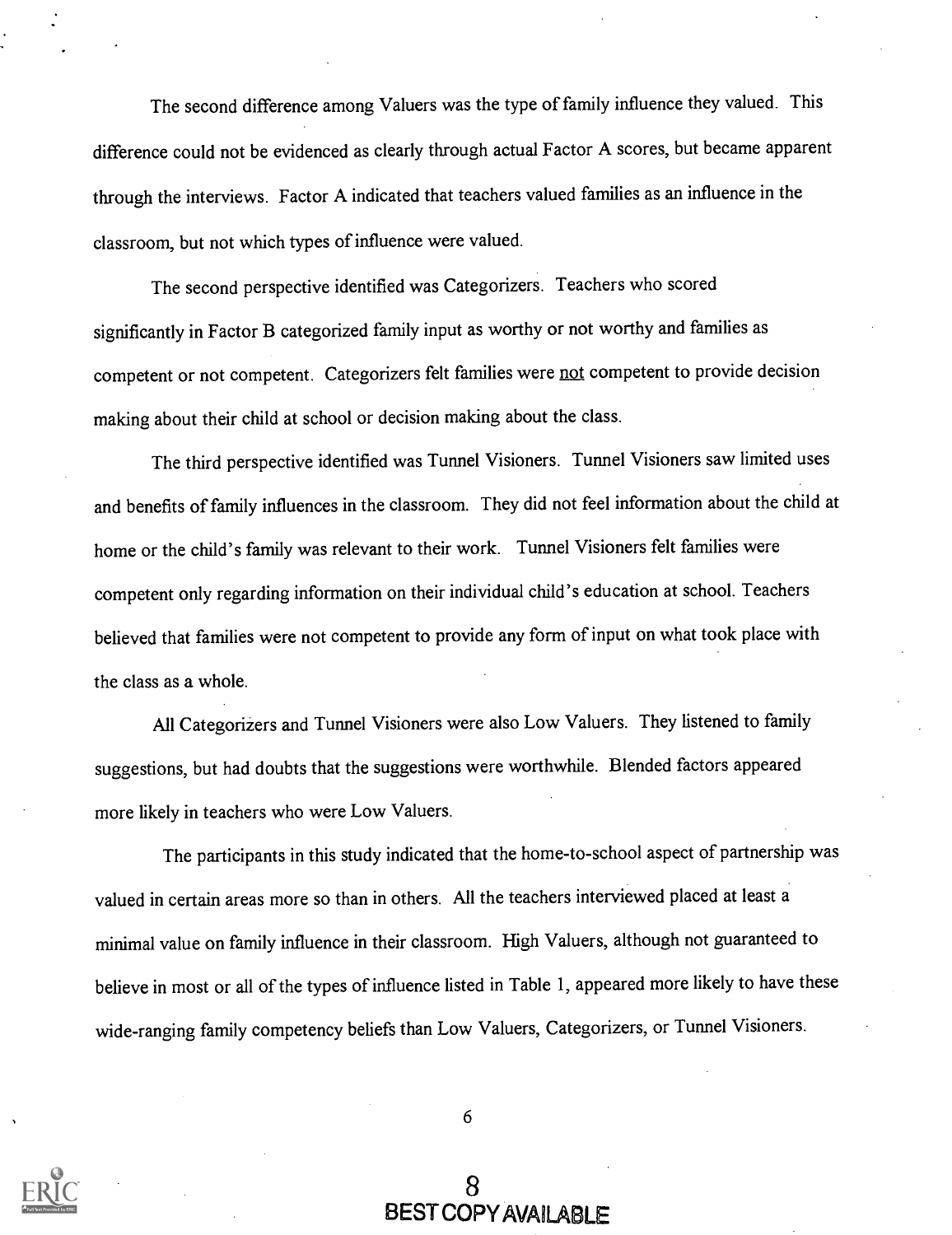#### Table 1

#### Possible Ways Families Can Provide Influence In Their Child's Class

- 1. Sharing jobs, hobbies, and so forth with class.
- 2. Sharing about families' home culture, religion, lifestyle, or current events.
- 3. Providing information on their child's interests, concerns, strengths/weaknesses, personality.
- 4. Giving feedback on how classroom practices affect their child.
- 5. Giving suggestions for their child's education and instruction.
- 6. Joint planning with me on rules/discipline/social interactions for their child.
- 7. Making decisions with me about teaching practices/curriculum for their child.
- 8. Giving ideas for the class as a whole.
- 9. Making decisions with me about the class, such as curriculum/teaching practices.
- 10. Providing feedback on teacher performance.

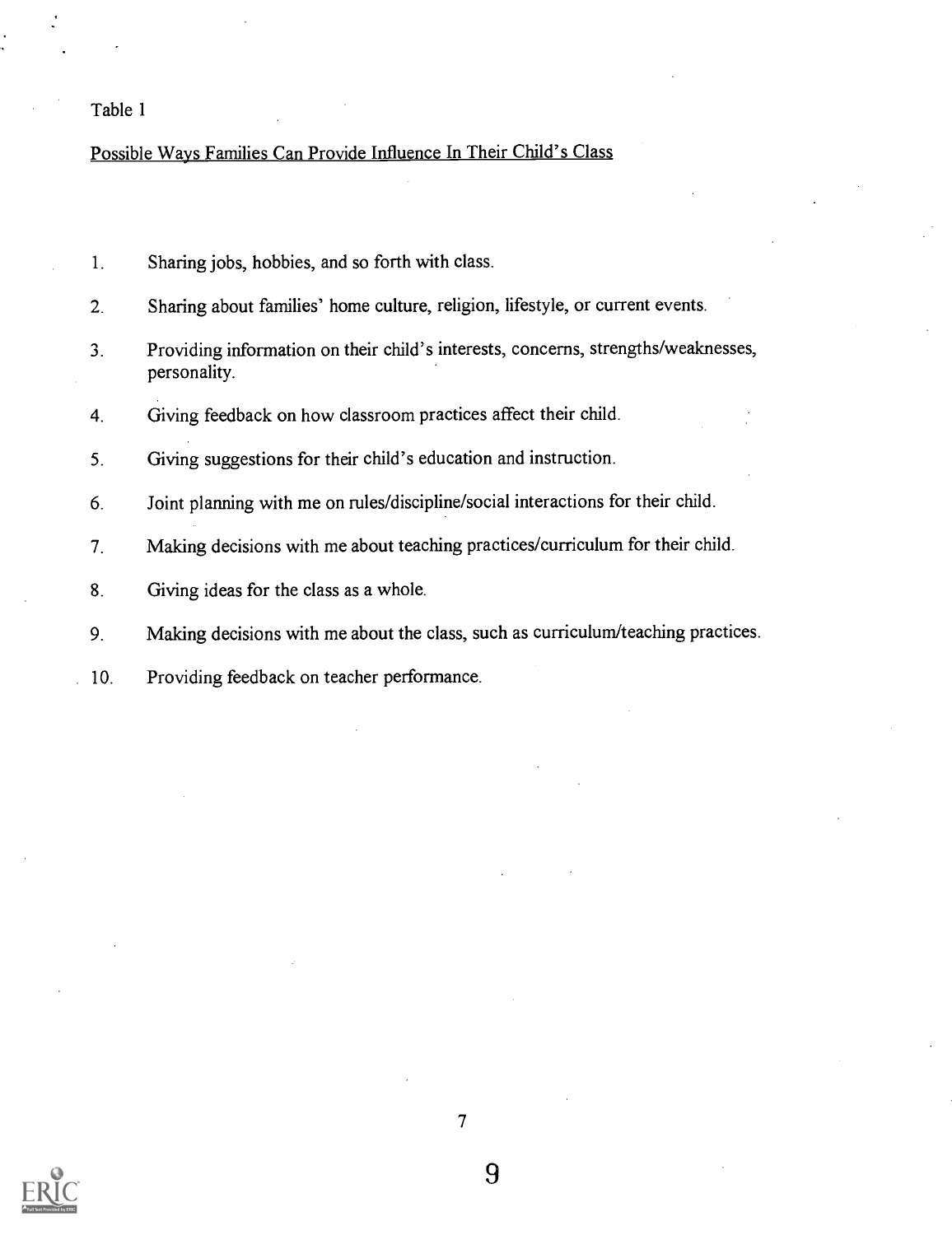Factors, other than the overwhelming first factor, seemed to clarify the reasons for their low valuing of home-to-school influence. In this study, the two main beliefs which conflicted with the valuing of home-to-school flow of influence seemed to be represented by Factors B, categorizing families, and Factor C, limiting family influence.

Another significant difference between Categorizers, Tunnel Visioners, and Low Valuers as compared to High Valuers was that the first three often used information obtained from families to evaluate or judge families. High Valuers more often used the information to understand the interests, activities, and circumstances of families, or simply to appreciate the meaning family members attach to their situations.

Findings: Teacher Roles and Results of Family Influences

The second research question pursued was, "What experiences have primary teachers had with family influence in the classroom?" Data related to this research question were utilized to address the following issues which emerged during data analysis. The first emergent issue concerned the relationship between teachers' beliefs and their stated practices. The teachers in this study displayed actions that coincided with their strongly held beliefs, but not with their conditional beliefs. The teachers who strongly believed in a particular competence of families did something about their belief and pursued receiving this influence from families. The teachers who really did not believe in certain types of family competence, or the importance of that influence, did not encourage it.

A second emergent issue involved the relationship between a teacher's utilization of typical parent involvement and beliefs about family competence. Teachers who valued family influence and believed in wide-ranging beliefs of family influence may, or may not, have family members as volunteers in their classrooms. Conversely, teachers who placed low value on family



8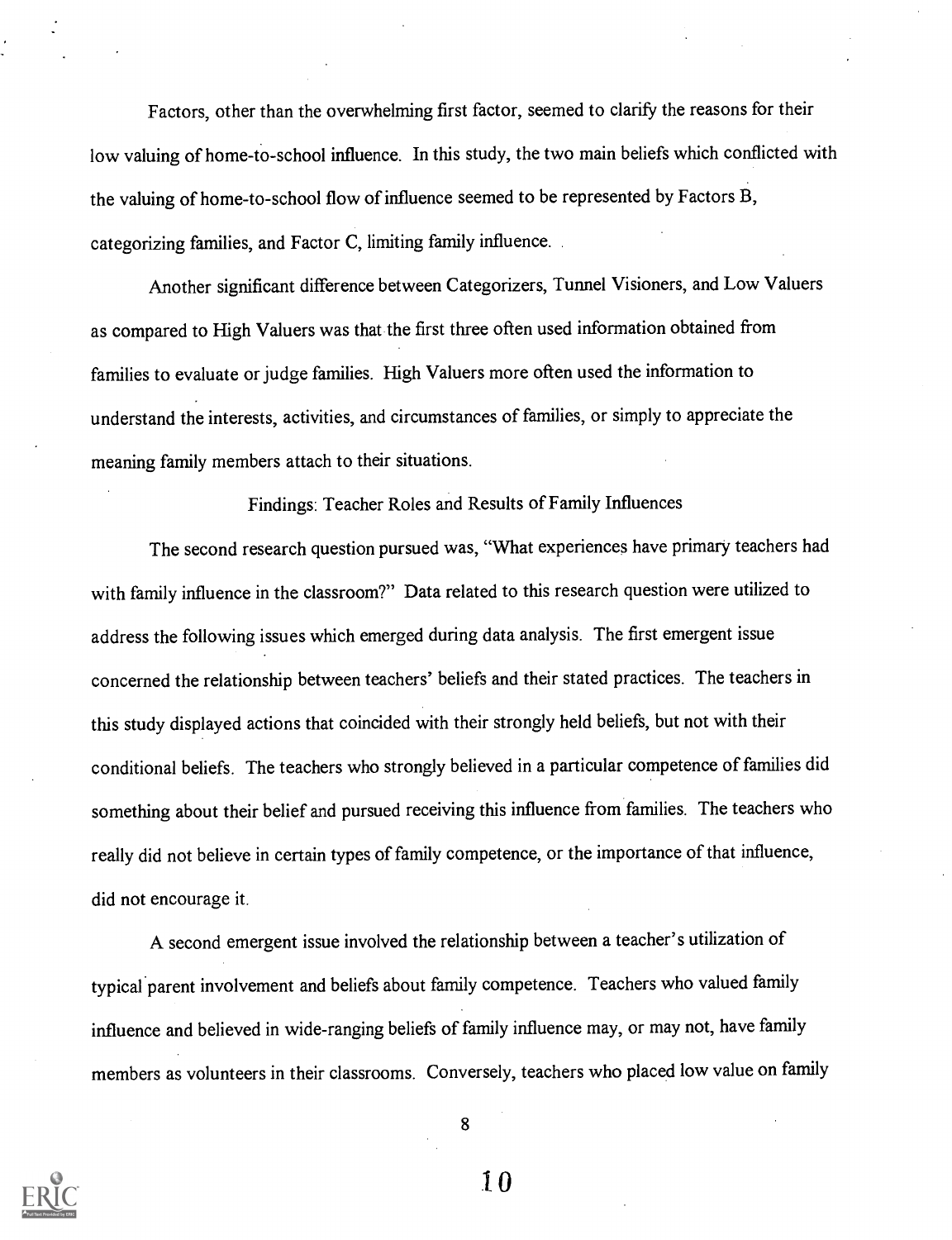influence and who believed in limited types of family influence may, or may not, have family volunteers. Thus, the presence of volunteers in the classroom did not, in and of itself, facilitate an understanding of these teachers' beliefs about family competence. Therefore, the assumption that teachers who use parents regularly in their classrooms are also teachers who believe in family competence to influence their classroom appears inaccurate.

A third issue which emerged concerned which beliefs or practices seemed to facilitate partnerships with families. High value for families' competence to influence the classroom as well as wide-ranging beliefs on family competence seemed to facilitate partnerships with families. Also, actively involving families in providing home-to-school information and in decision making about their child seemed to facilitate the home-to-school aspect of partnership.

The fourth issue involved the feedback teachers desired from families. Teachers did not want vague, critical feedback, but rather specific, constructive feedback from families. Nevertheless, teachers felt they did not receive this type of feedback. Only High Valuers with wide-ranging beliefs about family influence, however, actively pursued family feedback.

A fifth issue concerned school infrastructures that support or impede family-schoolpartnerships. It appears that certain school structures and policies have an impact on the likelihood of family-school partnerships. Structures such as the rarity of adult collaboration, the "us" (school) versus "them" (families) attitude, and the lack of support provided to teachers can impede family-school partnerships. Common school policies such as conventional parent conferences, children having the same teacher for only one year, and unwelcoming school visitation policies also can impede partnerships. School policies do not prevent partnerships, but can make it more difficult for High Valuers to establish partnerships and virtually ensurelack of partnerships with Low Valuers, Categorizers or Tunnel Visioners.



9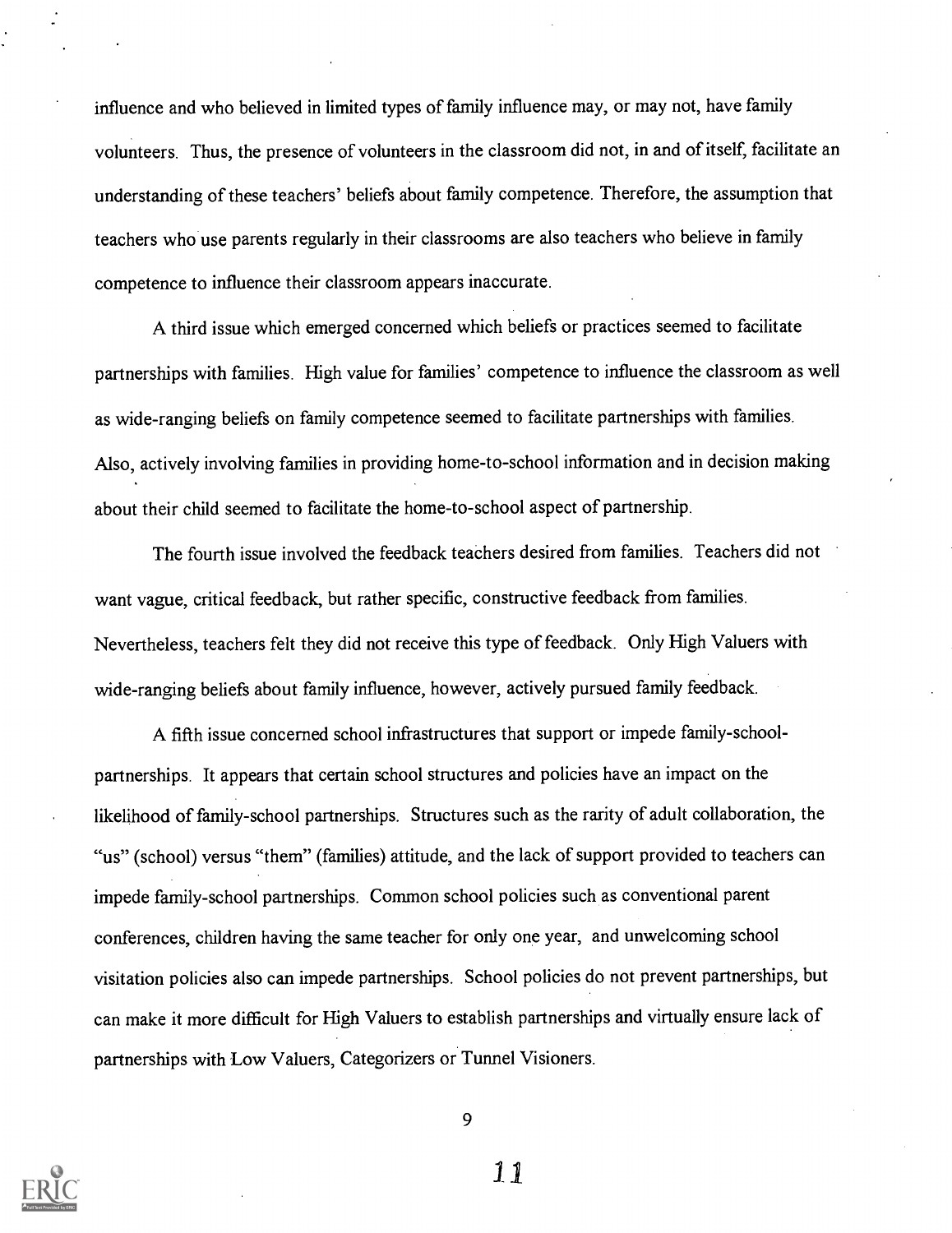#### Discussion

Each step of the research process provided additional understanding of the research questions. Information from the NGT suggested that teachers did not view family competence to influence the classroom as extremes of either being competent or not competent; instead, they viewed families as having competencies in some areas, but not in others. Families might, for example, be competent to provide information about their child, but not competent to share in decision making about their child. Diversity was found among primary teachers concerning the types of influence families were competent to provide.

Through Q methodology, the beliefs of individuals were discerned and patterns among individual teachers were identified. Q methodology found patterns (factors) in primary teachers' communication of their points of view that were not available as part of the NGT. Based on teachers' sorting of the Q statements, Q analysis identified three different teacher perspectives on the topic of family competence to provide influence in the classroom. Q identified one perspective, Factor A, as being fairly widespread among the participants. However, there were other factors which could be blended with this first factor, to clarify issues of family competence. Based on the Q methodology phase, the first research question, regarding teacher beliefs about family competence, could be addressed.

The interviews, in combination with Q methodology, provided a unique perspective in understanding the relationship between beliefs about family competence and stated teacher practices. The interviews contributed the teachers' interpretations of the Q statements which deepened and clarified each factors' beliefs and thus provided greater understanding of the first research question.

10



#### BEST COPY AVAILABLE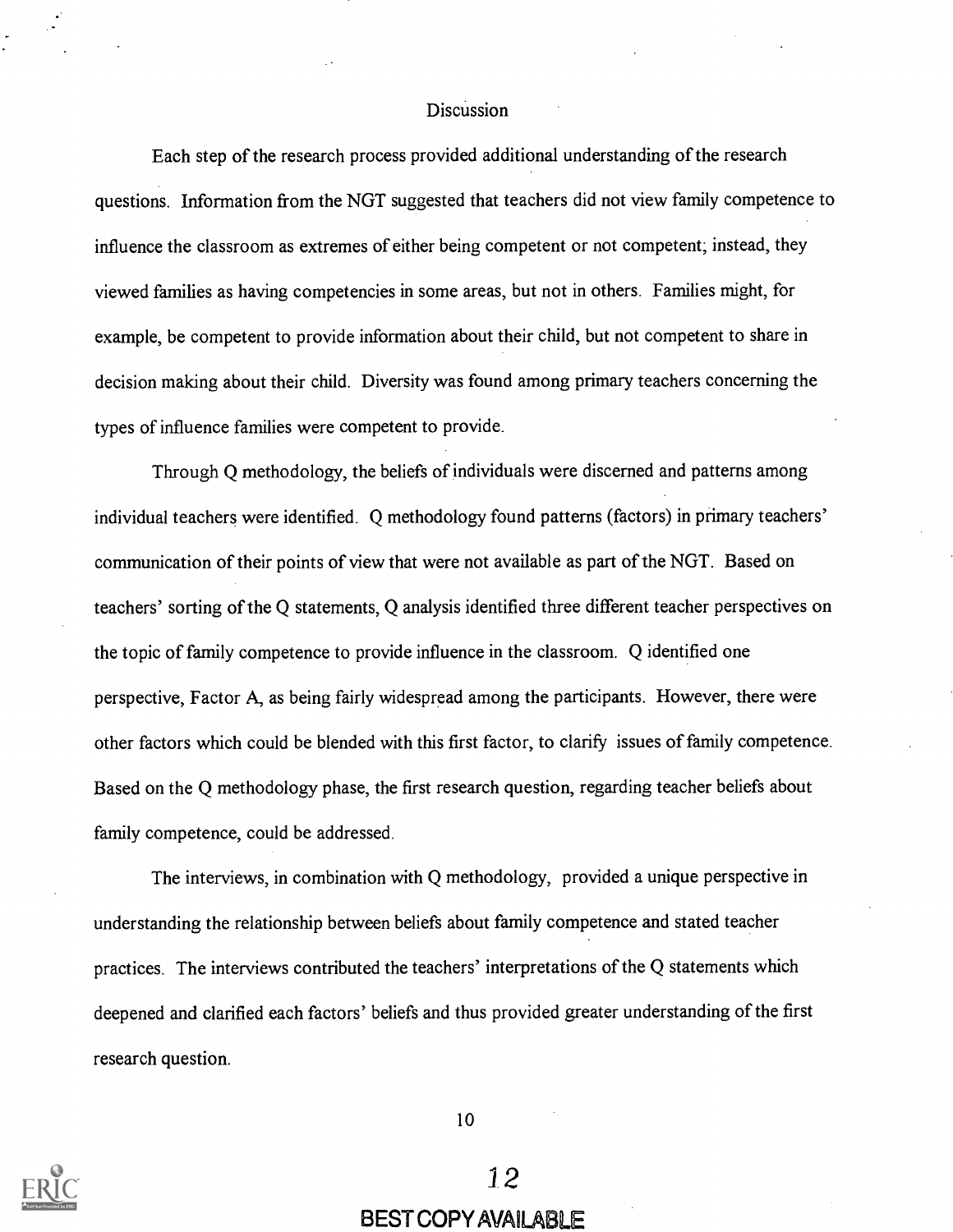The interviews also yielded teachers' beliefs about their role regarding family influence and the results of family influence. Relationships between practices and beliefs could not be found until the interviews. As was discovered through the NGT, family competence was not viewed as bipolar extremes of competent or not competent, but as families having competencies in some areas, but not in others. Q methodology helped reveal that teachers with certain perspectives (factors) view families, in general, as more competent to influence the classroom than other teachers. The factors, which were discovered and named, could be compared to the interview data on a variety of topics. For example, the interview analysis supported the Q analysis finding that family competence to provide influence in the classroom can be viewed as a continuum. In this continuum, many teachers, of varied perspectives, accept family competence at the "information on child" level of influence, but fewer teachers accept family competence at the "decision making for class" level. However, only some teachers who scored high in Factor A valued and took an active role in encouraging many areas of influence. This comparison was possible only because of the identified teacher perspectives yielded through Q methodology. This final phase of the research process, interviews, addressed the second research question. Each phase of research provided additional information and clarification from the previous phase.

#### Implications

A few implications of this study are included. One implication is that teachers' beliefs influence their practices. Teachers are less likely to pursue family influence actively in their classroom unless they strongly believe families are competent to provide that influence. Therefore, if administrators desire family-school partnerships in their schools, they need to consider the beliefs of current, as well as prospective, teachers regarding family influence in the

11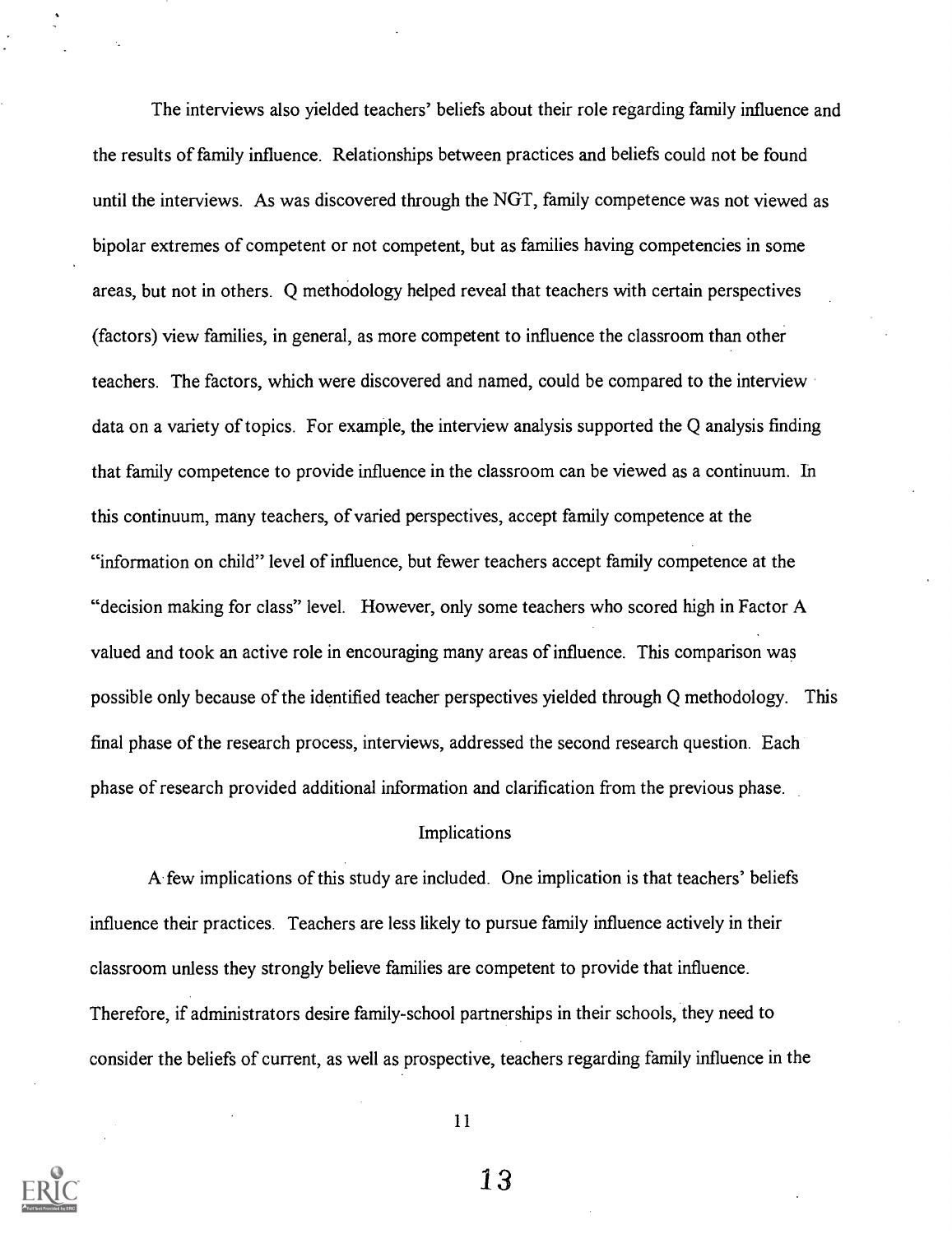classroom. If early childhood education faculty desire that their graduates will work toward family-school partnerships, then they also need to consider the beliefs of preservice teachers.

Teachers who said conscious efforts were made to involve families in certain areas saw results. Teachers need to be specific with families on the types of influence they desire and be persistent in their attempts. When teachers value family competence to provide influence and actively persist in involving families in broad types of family influence, such as decision making, then family-teacher partnerships become a real possibility. Teachers, however, need administration to support family-school partnership, and provide the resources to work toward it.

School systems could consider including teachers' skills toward establishing family-school partnerships in professional evaluations. Criteria to use in evaluation of the home-to-school aspect of partnership might include valuing and appreciating families, and the extent to which teachers utilize a greater variety of types of family influence.

Families need to be guided in providing helpful feedback to teachers. Families need specific formats and entry points provided for the purpose of feedback.

This study challenged the idea that family-school partnerships mean that families need to be in the school. It further suggested that a key to family-school partnerships might be fostered through an emphasis on regular, open, two-way communication rather than on parent volunteers in the school.

Policy makers would be wise to adjust family involvement requirements to include hometo-school flows of influence, as well as school-to home and to clarify the variety of home-toschool types of influence which schools can promote.



12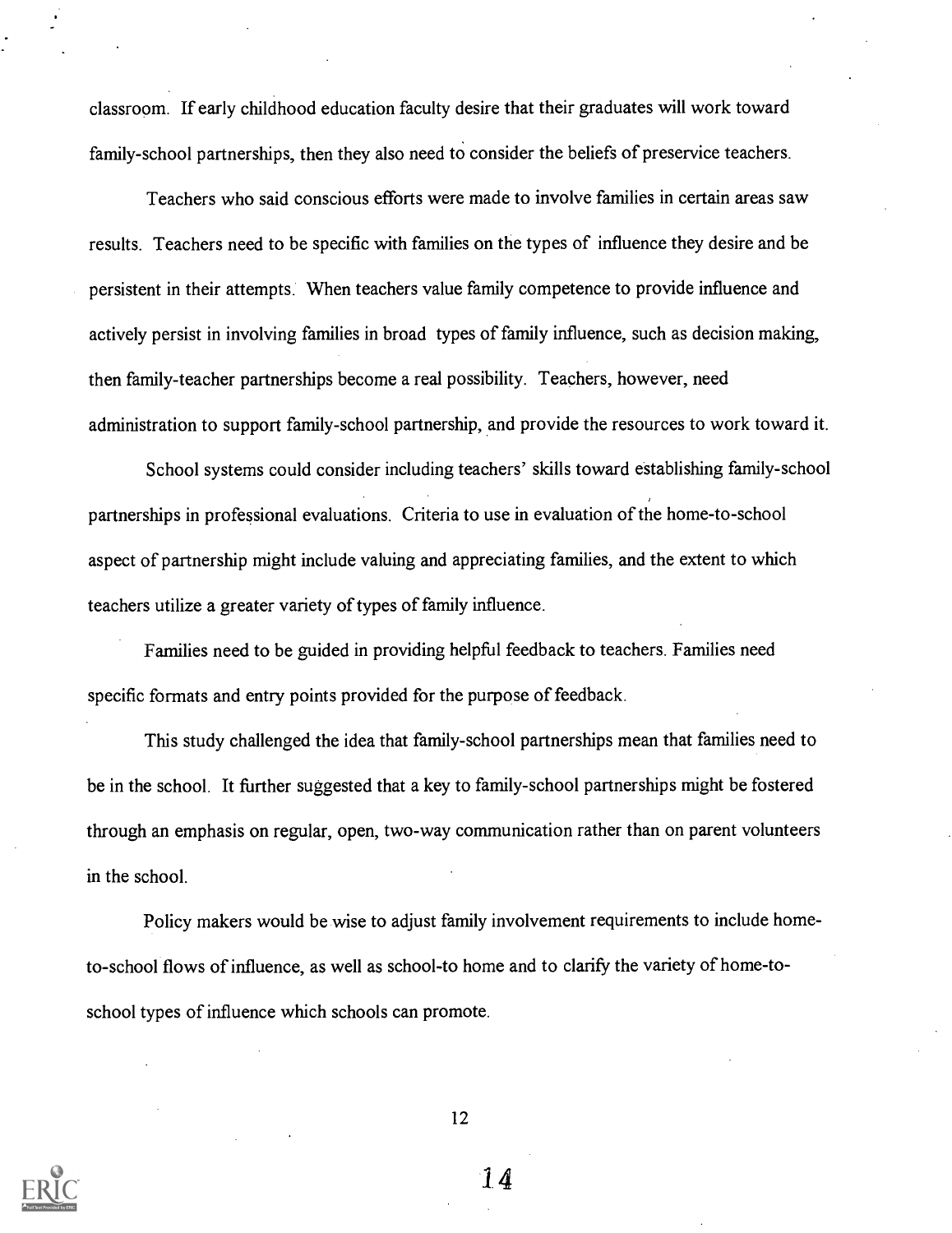#### Conclusions

This study originated from a lack of research on the home-to-school flow of influence. Although early childhood and other educational reform efforts have specified that families should be engaged as partners in a child's education, little research was conducted on actual teachers' beliefs about family competence to provide input into the classroom. This research provided a beginning exploration of one side of the partnership- -the teachers' beliefs about family influences.

Most primary teachers valued, to some extent, family input regarding the educational process. The most common perspective (factor) ranged from high to low in the extent to which teachers expressed positive regard for family influence, used the family influence they received, and valued various types of family influence. The other two factors, represented only by individuals who expressed low regard for influence, classified families as competent or incompetent or saw limited possibilities for family influence.

According to self-report, the teachers in this study displayed actions that coincided with their strongly held beliefs, but not with their conditional beliefs. Further, the presence of volunteers in the classroom did not indicate teachers' beliefs about family competence.

The contemporary conceptualization of the home-to-school flow of influence needs to be broadened. The current emphasis on family-school partnerships suggests the necessity for additional research on the home-to-school flow of influence to expand the knowledge of this frequently neglected "other half' of the family-school partnership.

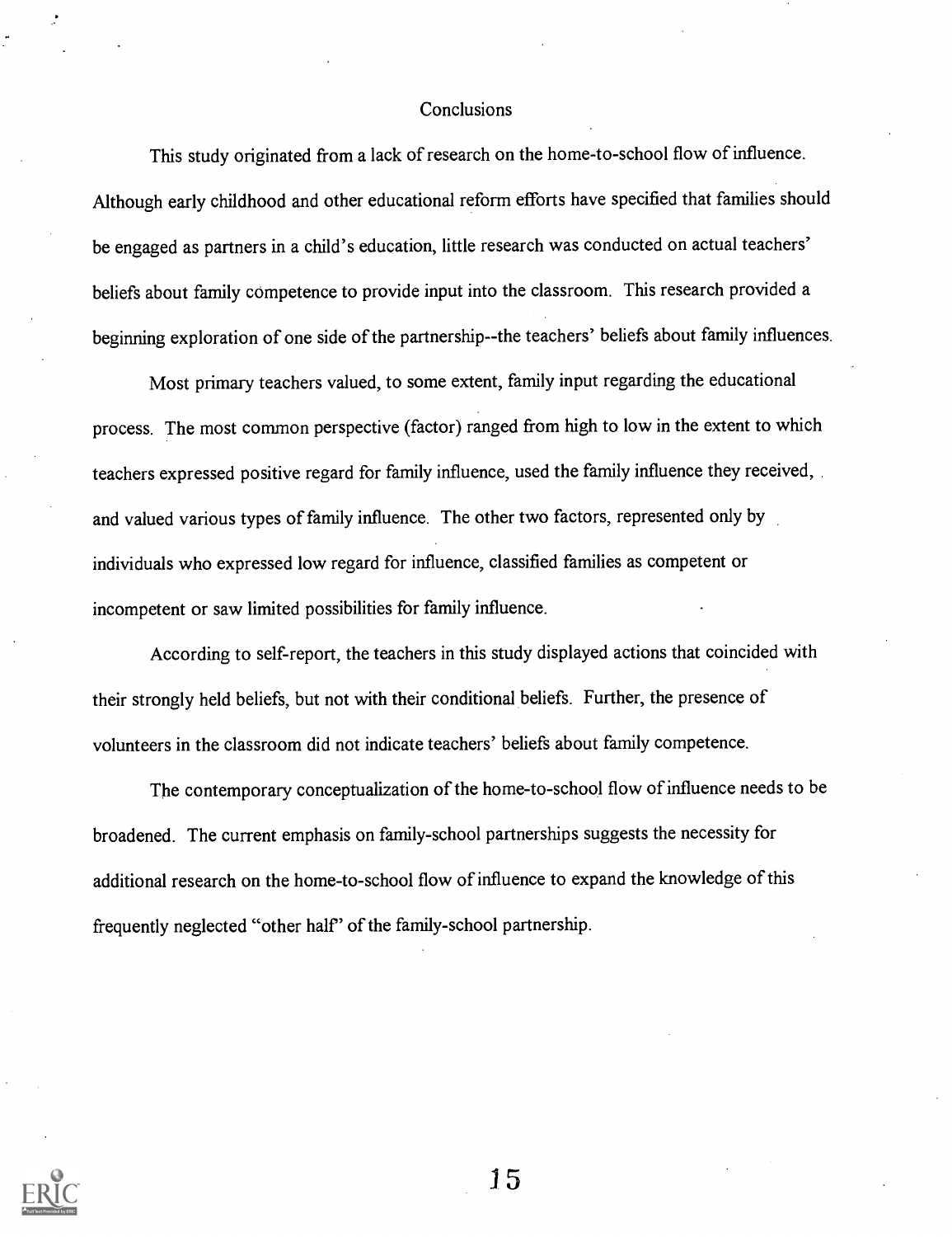#### REFERENCES

Beane, D.B. (1990). Say YES to a youngster's future: A model for home, school, and community partnership. Journal of Negro Education, 59(3), 360-374.

Bredekamp, S., & Copple, C. (Eds.). (1997). Developmentally appropriate practice in early childhood programs (rev. ed.). Washington, DC: National Association for the Education of Young Children.

Bronfenbrenner, U. (1979). The ecology of human development: Experiments by nature and design. Cambridge, MA: Harvard University Press.

Brown, S.R. (1980). Political subjectivity: Applications of Q methodology in political science. New Haven, CT: Yale University Press

Brown, S.R. (1986). Q Technique and method: Principles and procedures. In W.D. Berry & M.S. Lewis-Beck (Eds.), New tools for social scientists: Advances and applications in research (pp. 57-76). Beverly Hills, CA: Sage.

Brown, S.R. (1993). A primer on Q methodology. Operant Subjectivity, 16, 91-138.

Burton, C.B. (1992a). Defining family-centered early education: Beliefs of public school, child care, and Head Start teachers. Early Education and Development,  $3(1)$ , 45-59.

Burton, C.B. (1992b). Family as a focus for early education reform: The implications of public school teacher perspectives. Journal of Research in Childhood Education, 7(1), 37-45.

Chavkin, N.F. (1993). Collaboration between schools and disadvantaged parents: Obstacles and openings. In N.F. Chavkin (Ed.), Families and schools in a pluralistic society (pp. 21-52). Albany, NY: State University of New York Press.

Davies, D. (1993). Benefits and barriers to parent involvement: From Portugal to Boston to Liverpool. In N. F. Chavkin (Ed.), Families and schools in a pluralistic society (pp. 205-216). Albany: State University of New York Press.

Davies, D. (1996). The tenth school. Principal, 7(2), 13-14, 16.

Eccles, J.S., & Harold, R.D. (1996). Family involvement in children's and adolescents' schooling. In A. Booth & J.F. Dunn (Eds.), Family-school links: How do they affect educational outcomes? (pp. 3-34). Mahwah, NJ: Erlbaum.

Epstein, J.L. (1987). Toward a theory of family-school connections: Teacher practices and parent involvement. In K. Hurrelmann, F. Kaufmann, & F. Losel (Eds.), Social intervention: Potential and constraints (pp. 121-136). New York: DeGruyter.

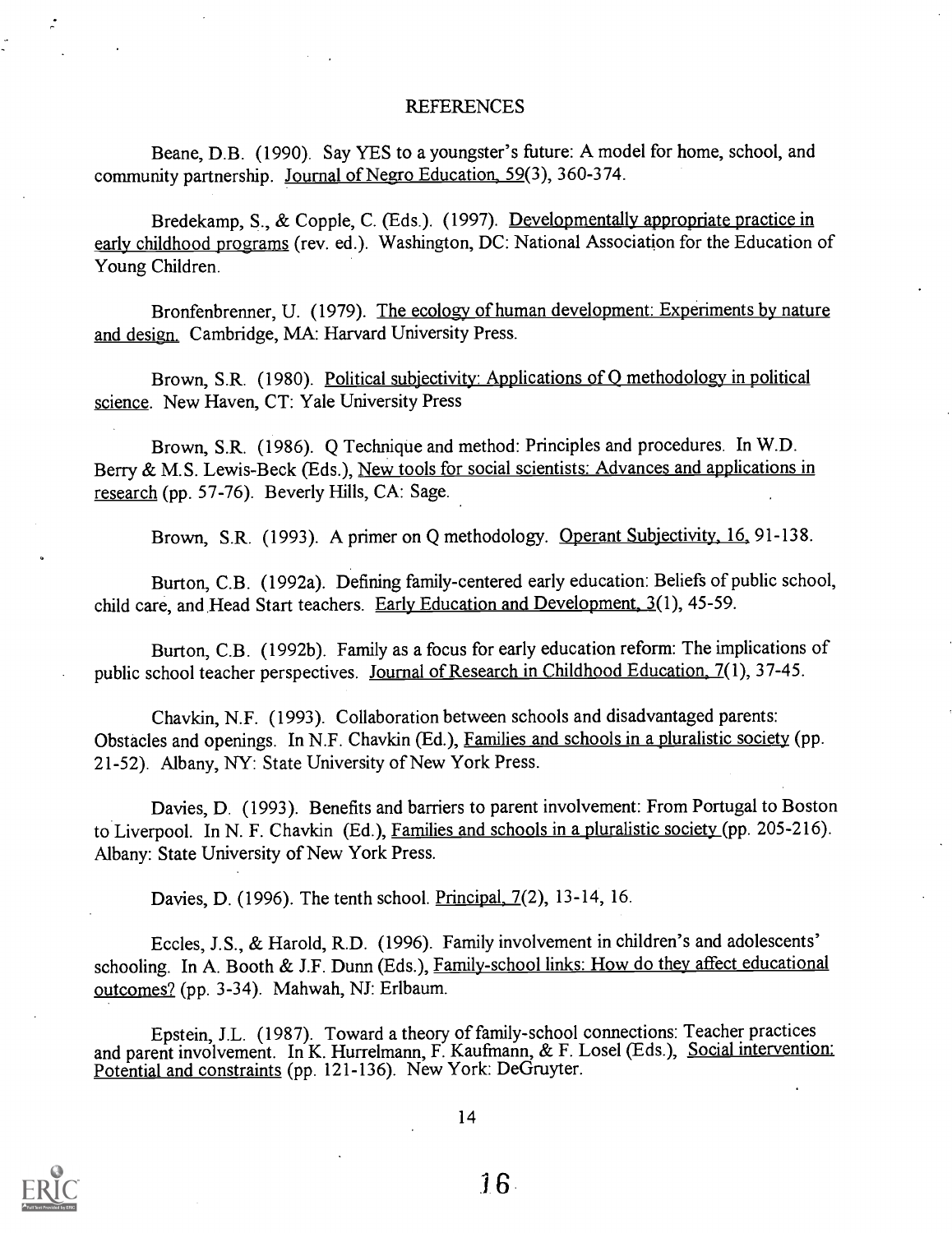Epstein, J.L. (1995). School/family/community partnerships: Caring for the children we share. Phi Delta Kappan, 76, 701-712.

Gargan, J.J., & Brown, S.R. (1993). "What is to be done?": Anticipating the future and mobilizing prudence. Policy Sciences, 26, 347-359.

Henderson, A. (1987). The evidence continues to grow. Columbia, MD: National Committee for Citizens in Education. (ERIC Reproduction Service No. ED 315 199)

Henderson, A.T., & Berla, N. (1994). A new generation of evidence: The family is critical to student achievement. Washington, DC: National Committee for Citizens in Education. (ERIC Reproduction Service No. ED 375 968)

Hughes, C., Burgess, R.G., & Moxon, S. (1991). Parents are welcome: Headteachers' and matrons' perspectives on parental participation in the early years. Qualitative Studies in Education, 4(2), 95-107.

Kinsey, D., & Kelly, T.C. (1989). Mixing methodologies: An aid in developing Q samples. Operant Subjectivity, 12, 98-102.

Lareau, A. (1989). Home advantage. Philadelphia: Falmer Press.

Lareau, A. (1994). Parent involvement in schooling: A dissenting view. In C.L. Fagnano & B.Z. Werber (Eds.), School, family and community interaction: A view from the firing lines (pp. 61-74). Boulder, CO: Westview Press.

National Association of State Boards of Education. (1988). Right from the start. Alexandria, VA: Author.

National Association of State Boards of Education. (1991). Caring communities: Supporting young children and families. The report of the National Task Force on School Readiness. Alexandria, VA: Author.

Nespor, J. (1987). The role of beliefs in the practice of teaching. Journal of Curriculum Studies, 19, 317-328.

O'Brien, L.M. (1993). Teacher values and classroom culture: Teaching and learning in a rural, Appalachian Head Start program. Early Education and Development, 4(1), 5-19.

Pajares, M. F. (1992). Teachers' beliefs and educational research: Cleaning up a messy construct. Review of Educational Research, 62, 307-332.

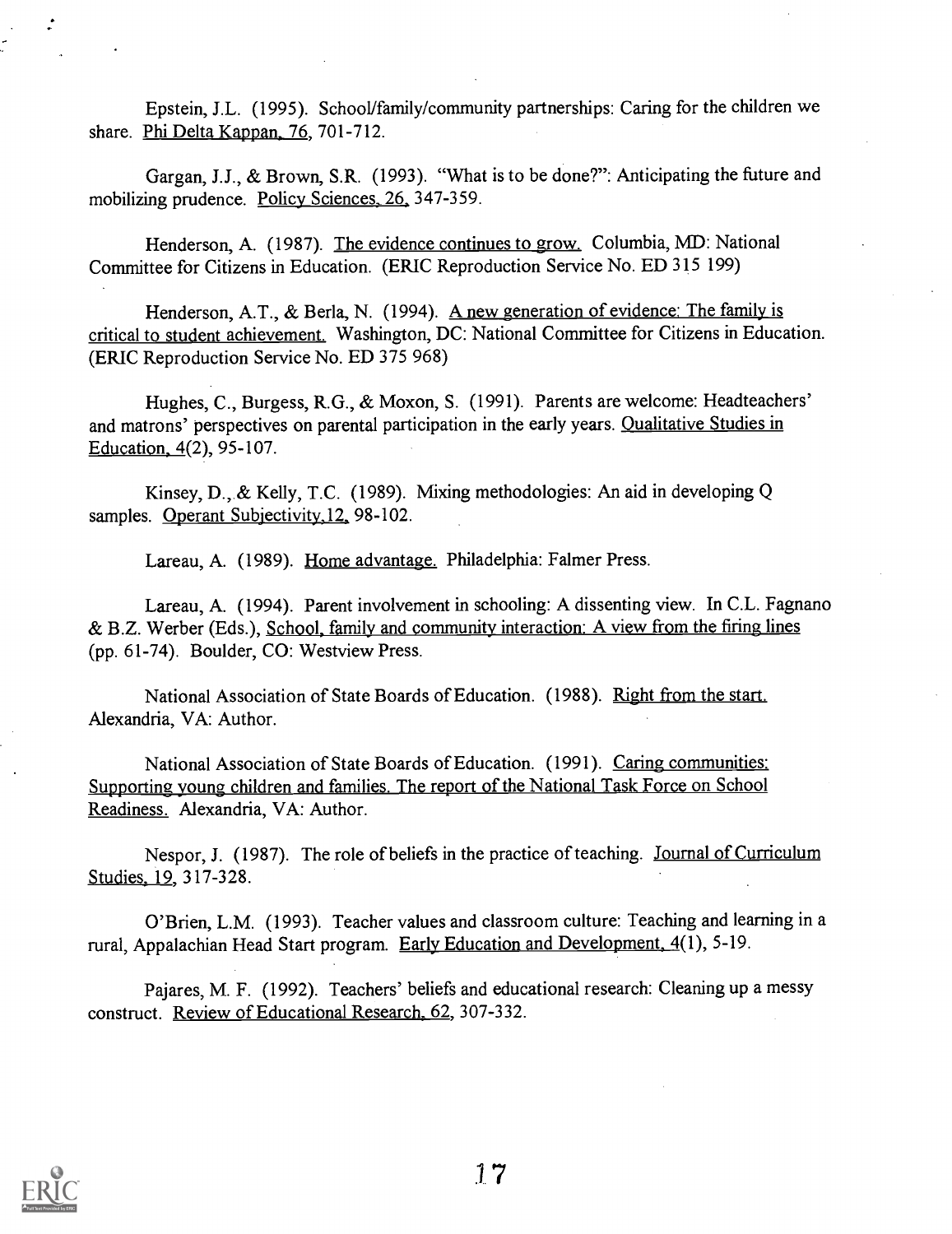Parr, J., McNaughton, S., Timperley, H., & Robinson, V. (1991). Bridging the gap: Practices of collaboration between home and the junior school. Paper presented at the Early Childhood Convention, Dunedin, New Zealand. (ERIC Document Reproduction Service No. ED 342 481)

Powell, D.R. (1994). Parents, pluralism, and the NAEYC statement on developmentally appropriate practice. In B. Mallory  $\& R$ . New (Eds.), Diversity and developmentally appropriate practices: Challenges for early childhood education (pp. 166-182). New York: Teachers College Press.

Powell, D.R. & Stremmel, A.J. (1987). Managing relations with parents: Research notes on the teacher's role. In D.L. Peters & S. Kontos (Eds.), Continuity and discontinuity of experience in child care (pp. 115-127). Norwood, NJ: Ablex.

Ramey, S.L., & Ramey, C. T. (1994). The transition to school: Why the first few years matter for a lifetime. Phi Delta Kappan, 76, 194-199.

Schmolck, P. & Atkinson, J.R. (1997). QMethod (Version 1.0) [Computer software]. Kent, OH: Kent State University, Computer Center.

Stephenson, W. (1978). Concourse theory of communication. Communication. 3, 21-40.

Swan, W.W., & Morgan, J.L. (1993). Collaborating for comprehensive services for young children and their families. Baltimore: Paul H. Brookes.

Swap, S.M. (1993). Developing home-school partnerships: From concepts to practice. New York: Teachers College Press.

Swick, K. J. (1991). Teacher-parent partnerships to enhance school success in early childhood education. Washington, DC: National Education Association.

Van de Ven, A.H. (1974). Group decision-making and effectiveness: An experimental study. Kent, OH: Kent State University Press.

Walter, K. (1995). Excellent beginnings: An early childhood initiative. Mt. Kisco, NY: Plan for Social Excellence, Inc. (ERIC Document Reproduction Service No. ED 394 641)

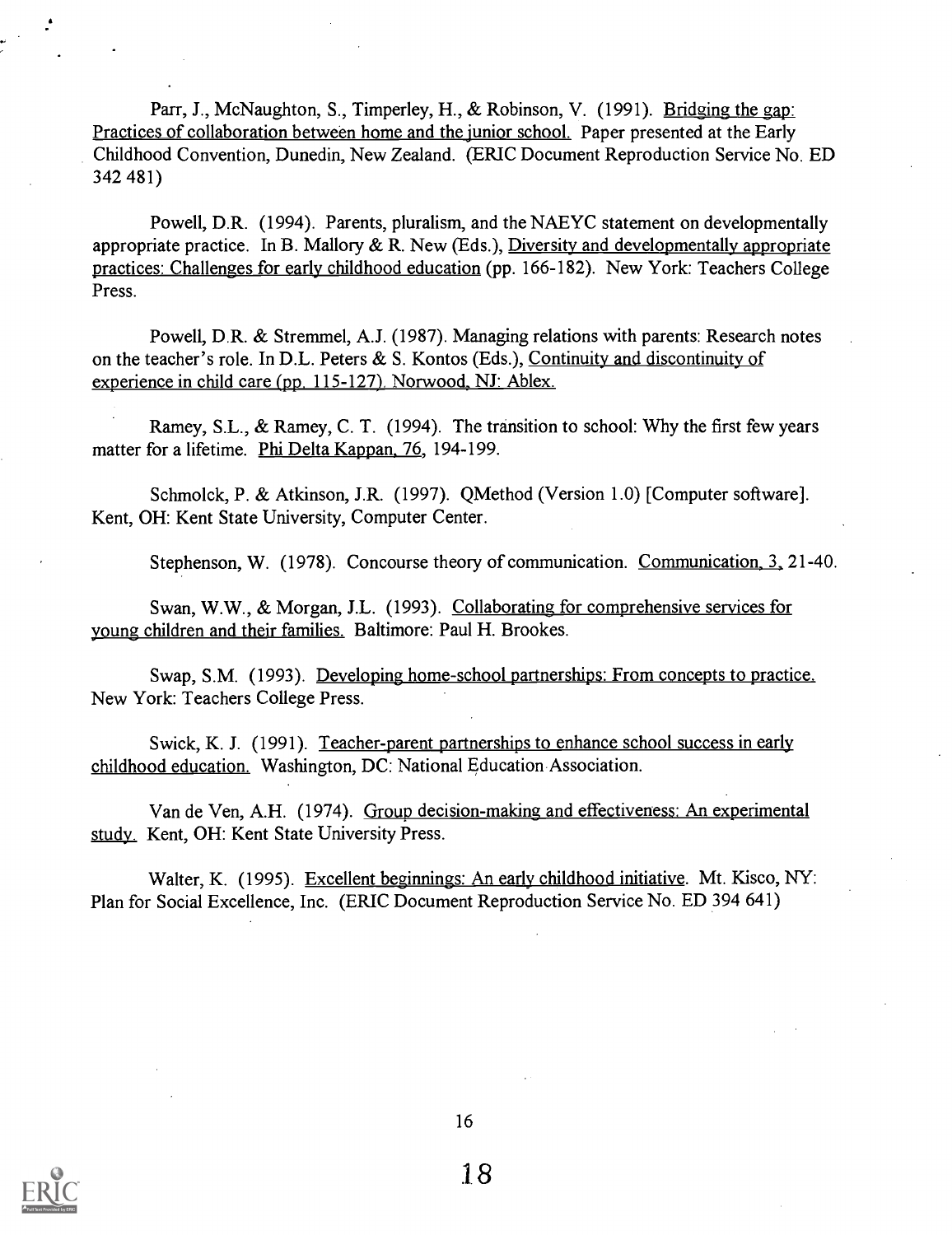

## U.S. Department of Education

Office of Educational Research and Improvement (OERI) National Library of Education (NLE) Educational Resources Information Center (ERIC)



AERA

# REPRODUCTION RELEASE

(Specific Document)

# **I. DOCUMENT IDENTIFICATION:**

| Title: "Himary Teachers' Beliet's Kegarding Family Competence for Providing Input to Help.                                                                                                                                                                                                                                                                                                                                                                                                                                                                |                              |
|-----------------------------------------------------------------------------------------------------------------------------------------------------------------------------------------------------------------------------------------------------------------------------------------------------------------------------------------------------------------------------------------------------------------------------------------------------------------------------------------------------------------------------------------------------------|------------------------------|
| Meet Children's Educational Needs                                                                                                                                                                                                                                                                                                                                                                                                                                                                                                                         |                              |
| ndv<br>Author(s):<br><u>Moseman</u>                                                                                                                                                                                                                                                                                                                                                                                                                                                                                                                       |                              |
| Corporate Source:                                                                                                                                                                                                                                                                                                                                                                                                                                                                                                                                         | <b>Publication Date:</b>     |
|                                                                                                                                                                                                                                                                                                                                                                                                                                                                                                                                                           | 18/99 through UMI biseration |
| <b>REPRODUCTION RELEASE:</b>                                                                                                                                                                                                                                                                                                                                                                                                                                                                                                                              | Services.                    |
| In order to disseminate as widely as possible timely and significant materials of interest to the educational community, documents announced in the<br>monthly abstract journal of the ERIC system, Resources in Education (RIE), are usually made available to users in microfiche, reproduced paper copy,<br>and electronic media, and sold through the ERIC Document Reproduction Service (EDRS). Credit is given to the source of each document, and, if<br>reproduction release is granted, one of the following notices is affixed to the document. | Conf. (April 27, 2000)       |

If permission is granted to reproduce and disseminate the identified document, please CHECK ONE of the following three options and sign at the bottom of the page.

| The sample sticker shown below will be<br>affixed to all Level 1 documents                                                                                       | The sample sticker shown below will be<br>affixed to all Level 2A documents                                                                                                                                                                                                           | The sample sticker shown below will be<br>affixed to all Level 2B documents                               |
|------------------------------------------------------------------------------------------------------------------------------------------------------------------|---------------------------------------------------------------------------------------------------------------------------------------------------------------------------------------------------------------------------------------------------------------------------------------|-----------------------------------------------------------------------------------------------------------|
| PERMISSION TO REPRODUCE AND<br>DISSEMINATE THIS MATERIAL HAS<br><b>BEEN GRANTED BY</b>                                                                           | PERMISSION TO REPRODUCE AND<br>DISSEMINATE THIS MATERIAL IN<br>MICROFICHE, AND IN ELECTRONIC MEDIA<br>FOR ERIC COLLECTION SUBSCRIBERS ONLY.<br><b>HAS BEEN GRANTED BY</b>                                                                                                             | PERMISSION TO REPRODUCE AND<br><b>DISSEMINATE THIS MATERIAL IN</b><br>MICROFICHE ONLY HAS BEEN GRANTED BY |
| Sample<br>TO THE EDUCATIONAL RESOURCES<br><b>INFORMATION CENTER (ERIC)</b>                                                                                       | TO THE EDUCATIONAL RESOURCES<br><b>INFORMATION CENTER (ERIC)</b><br>2A                                                                                                                                                                                                                | <b>Cam</b><br>TO THE EDUCATIONAL RESOURCES<br><b>INFORMATION CENTER (ERIC)</b><br>2B                      |
| Level 1                                                                                                                                                          | <b>Level 2A</b>                                                                                                                                                                                                                                                                       | <b>Level 2B</b>                                                                                           |
|                                                                                                                                                                  |                                                                                                                                                                                                                                                                                       |                                                                                                           |
| Check here for Level 1 release, permitting<br>reproduction and dissemination in microfiche or other<br>ERIC archival media (e.g., electronic) and paper<br>copy. | Check here for Level 2A release, permitting<br>reproduction and dissemination in microfiche and in<br>electronic media for ERIC archival collection<br>subscribers only                                                                                                               | Check here for Level 2B release, permitting<br>reproduction and dissemination in microfiche only          |
|                                                                                                                                                                  | Documents will be processed as indicated provided reproduction quality permits.<br>If permission to reproduce is granted, but no box is checked, documents will be processed at Level 1.                                                                                              |                                                                                                           |
|                                                                                                                                                                  | I hereby grant to the Educational Resources Information Center (ERIC) nonexclusive permission to reproduce and disseminate this document                                                                                                                                              |                                                                                                           |
| to satisfy information needs of educators in response to discrete inquiries.                                                                                     | as indicated above. Reproduction from the ERIC microfiche or electronic media by persons other than ERIC employees and its system<br>contractors requires permission from the copyright holder. Exception is made for non-profit reproduction by libraries and other service agencies |                                                                                                           |
| <b>Signature</b><br><b>Sign</b><br>here,→                                                                                                                        | Printed Name/Position/Title:<br>menan                                                                                                                                                                                                                                                 | Assis Proti<br>CindyC.Meseman, Ph.D.CFLE                                                                  |
| <b>Organization</b><br>blease                                                                                                                                    | Telephone:<br>E-Mail Address:                                                                                                                                                                                                                                                         | Family a Consumer Seene<br><b>FAX</b><br>Data:<br>4-24-00<br>Cimoseman@ashland.ed                         |